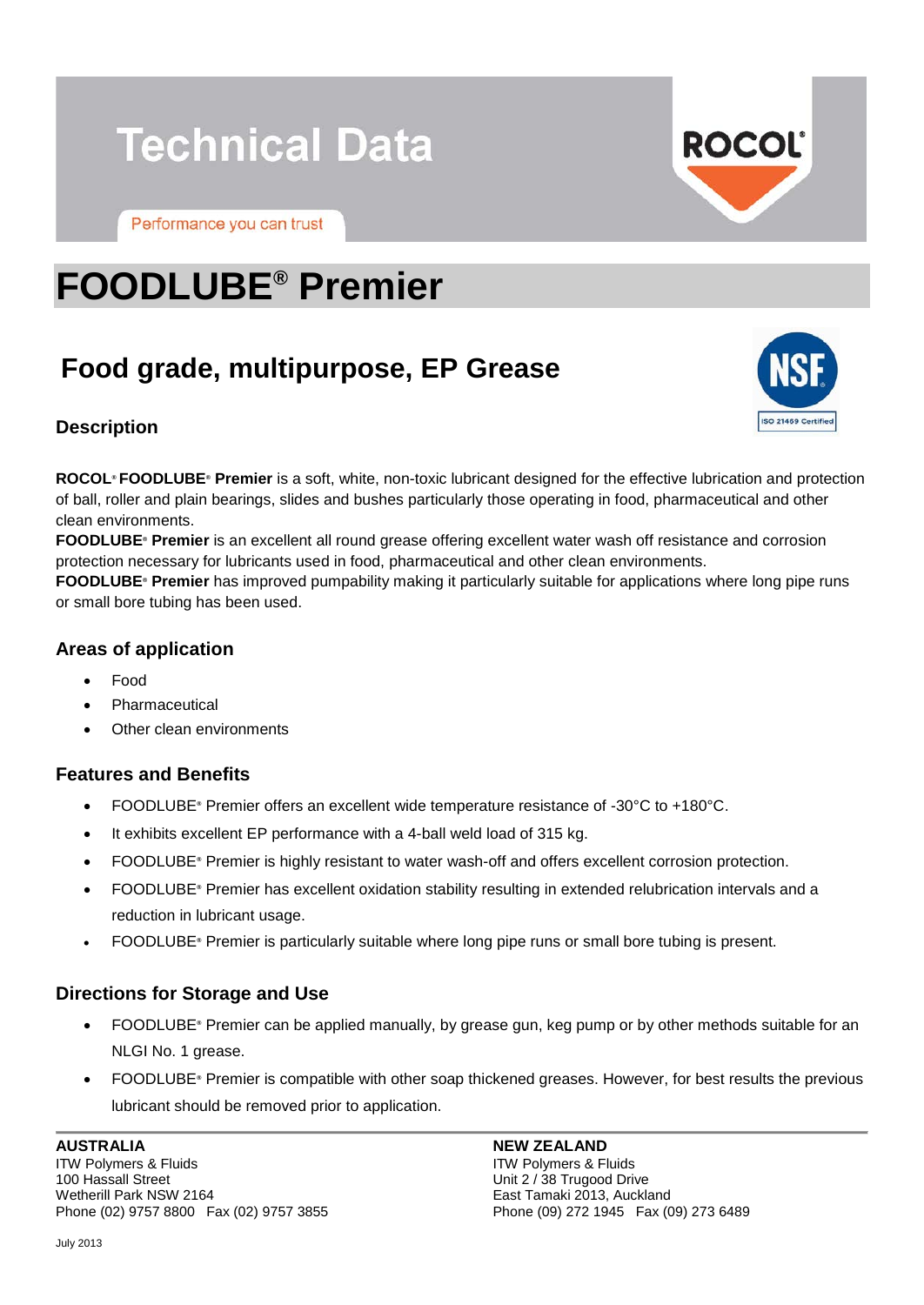- The storage temperature should be controlled between +1°C and +40°C.
- Shelf life is 3 years from date of manufacture.

### **Specifications**

- FOODLUBE**®** Premier does not contain: mineral hydrocarbons, animal derived materials, nut oils or genetically modified ingredients.
- FOODLUBE**®** Premier is manufactured from only FDA listed ingredients: o FDA Group 21 CFR 178.3570
- FOODLUBE**®** Premier is NSF registered:

o NSF H1 registered – 141084

- NZFSA Approved C15 (all animal products except dairy)
- AsureQuality Approved (incidental contact)
- ISO 21469 certified

## **Technical data**

Food grade, water resistant, multipurpose, EP grease

| <b>Property</b>               | <b>Test Method</b>         | <b>Result</b>           |
|-------------------------------|----------------------------|-------------------------|
| Appearance                    | <b>Visual</b>              | White tenacious grease  |
| <b>NLGI No.</b>               | <b>IP 50 - ASTM D217</b>   | 1                       |
| <b>Base Type</b>              | N/A                        | Polyalphaolefin         |
| Base Fluid Viscosity at 40°C  | <b>IP71 - ASTM D445</b>    | <b>150cSt</b>           |
| dmN rating                    | N/A                        | c450,000                |
| <b>Thickener</b>              | N/A                        | <b>Complex soap</b>     |
| <b>Solids</b>                 | N/A                        | White, non-toxic solids |
| <b>Temperature Range</b>      | N/A                        | -30°C to +180°C         |
| 4-Ball Weld Load              | <b>IP 239 - ASTM D2596</b> | 315kg                   |
| <b>Corrosion Test - Emcor</b> | <b>IP 220</b>              | 0:0                     |
| <b>Copper Corrosion Test</b>  | <b>IP 112 - ASTM D130</b>  | 1 <sub>b</sub>          |
| <b>Water Washout Test</b>     | <b>IP 215 - ASTM D1264</b> | < 2%                    |

Values quoted above are typical and do not constitute a specification.

#### **NEW ZEALAND**

ITW Polymers & Fluids Unit 2 / 38 Trugood Drive East Tamaki 2013, Auckland Phone (09) 272 1945 Fax (09) 273 6489